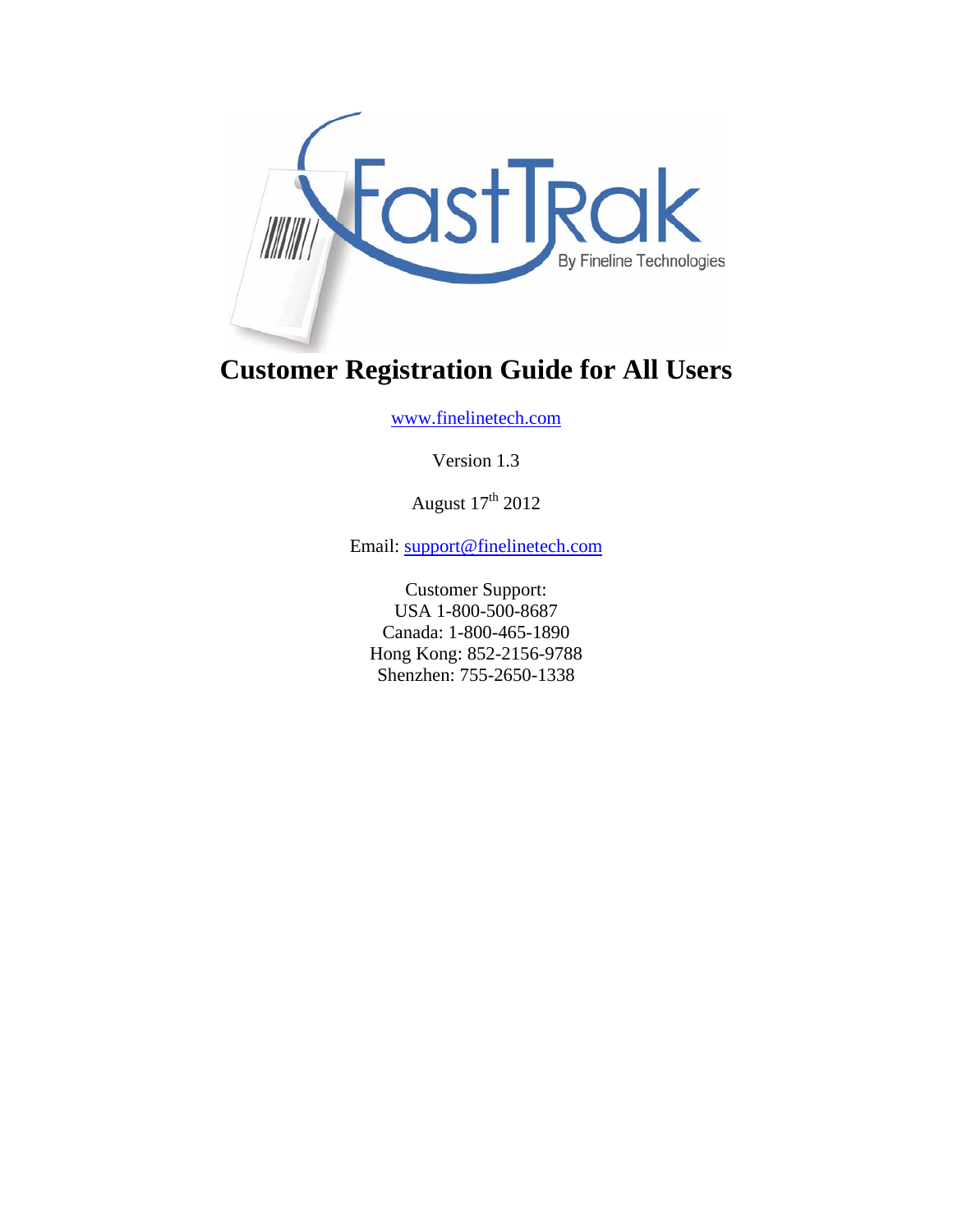## **Account Registration**

To access Fineline Technologies online ordering system FastTrak, you will need to register an account with Fineline. Please go to the Fineline website,

www.finelinetech.com and click the FastTrak logo to access the online ordering site. If you already have an existing FastTrak account, enter your username/email address and password to login to the site. If you are new to the system, click on **REGISTER** to create a new account. to create a new account.

#### **\*Note: Input boxes with an \* require information to proceed with registration.**

| <b>Welcome</b>                                                                                                                                             |
|------------------------------------------------------------------------------------------------------------------------------------------------------------|
| <b>Sign In or Register</b><br>Welcome back to FineLine Technologies!<br>Sign in below to access your account and get started.                              |
| <b>Email or Username</b><br>×<br>Password<br>Not a member? Register with FineLine Technologies by<br>* clicking below<br><b>REGISTER</b><br><b>SIGN IN</b> |
| (Forgot your password?)<br><b>X</b> Trustwave<br>securityMETRICS'<br>Credit Card<br><b>Trusted Commerce</b><br><b>Click to Validate</b>                    |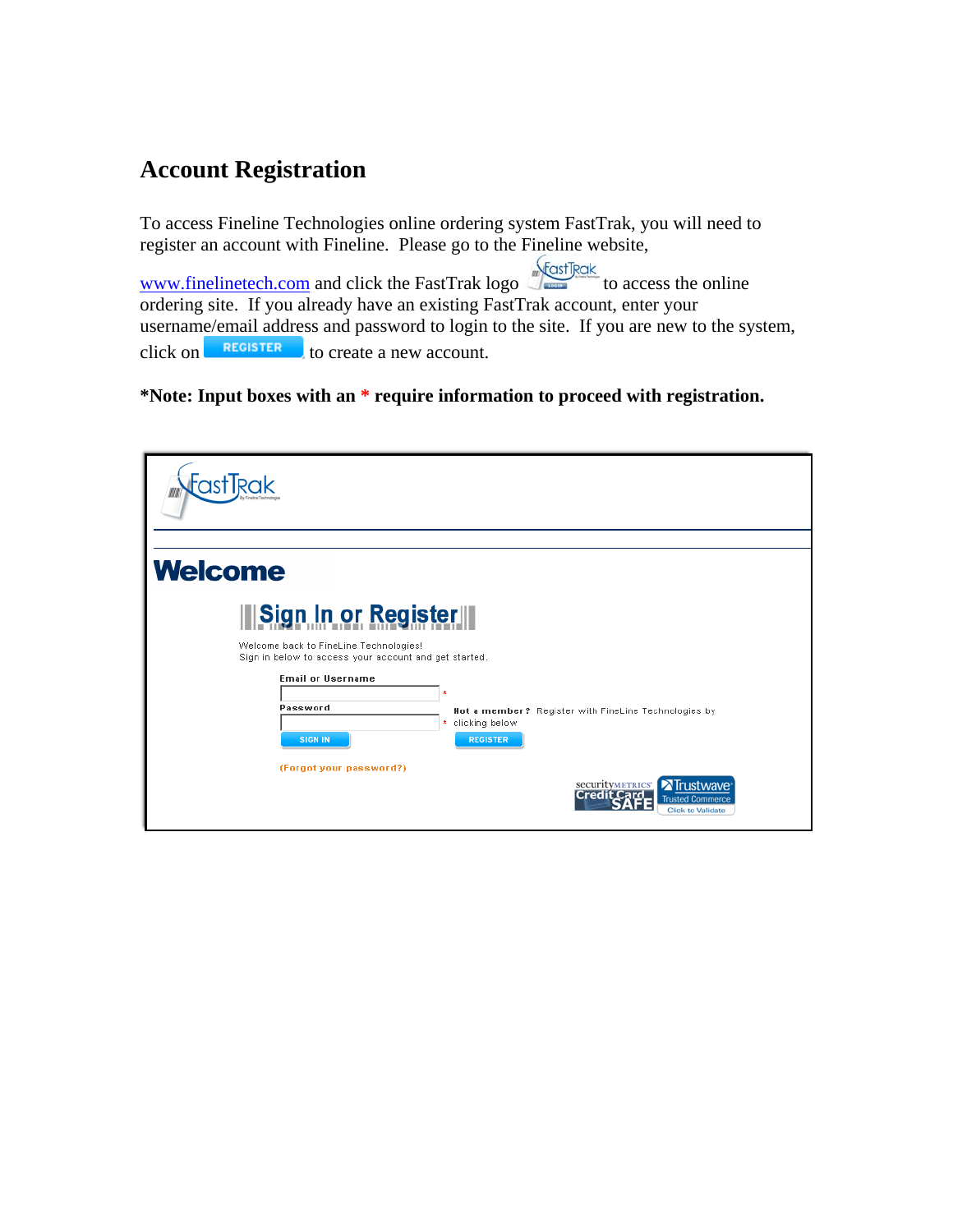### **New User Registration**

If you are an existing FastTrak customer, you can add a new user to your account by selecting New User Registration. A customer ID number is required to add a new user to an account. If you do not have your customer ID number, please contact customer support at 1-800-500-8687 to obtain this information.

| <b>Register</b>                                                        |                                                                                                                                                                                                                                                                                                                                                                                                                                                                                                                                                   |
|------------------------------------------------------------------------|---------------------------------------------------------------------------------------------------------------------------------------------------------------------------------------------------------------------------------------------------------------------------------------------------------------------------------------------------------------------------------------------------------------------------------------------------------------------------------------------------------------------------------------------------|
|                                                                        | Please select the correct registration option below then click Continue to get started.                                                                                                                                                                                                                                                                                                                                                                                                                                                           |
| Select Registration Option                                             |                                                                                                                                                                                                                                                                                                                                                                                                                                                                                                                                                   |
| I New User Registration                                                | This option is for registering individual users for a company that is already registered with FastTrak.<br>This option will require your FastTrak Customer Number.                                                                                                                                                                                                                                                                                                                                                                                |
| <b>C</b> New Company Registration                                      | Select this option if your company has never registered with FastTrak.                                                                                                                                                                                                                                                                                                                                                                                                                                                                            |
|                                                                        | Continue<br><b>Cancel</b><br>ōl                                                                                                                                                                                                                                                                                                                                                                                                                                                                                                                   |
|                                                                        |                                                                                                                                                                                                                                                                                                                                                                                                                                                                                                                                                   |
| FastTrak<br>marked with an * are required.<br><b>User Registration</b> | Please fill out the contact information below to begin the registration. Your information will not be shared with any other entity. Fields<br>Please provide the requested information below. This information will be used to access the On-Line ordering portion of this site. You<br>will only need this one login and password to access any PO associated with any Retailer. You may associate more retailers to your<br>account as we continue to incorporate them into FastTrak. You may do this at any time by clicking 'Manage Account'. |
| *FastTrak Customer Number:                                             | This number must be entered to process the registration.                                                                                                                                                                                                                                                                                                                                                                                                                                                                                          |
| *First Name:                                                           |                                                                                                                                                                                                                                                                                                                                                                                                                                                                                                                                                   |
| *Last Name:                                                            |                                                                                                                                                                                                                                                                                                                                                                                                                                                                                                                                                   |
| *Phone:                                                                | extension                                                                                                                                                                                                                                                                                                                                                                                                                                                                                                                                         |
| Fax:                                                                   |                                                                                                                                                                                                                                                                                                                                                                                                                                                                                                                                                   |
| <b>Register</b><br>*User ID:                                           | *Enter your email address*                                                                                                                                                                                                                                                                                                                                                                                                                                                                                                                        |
| *Password:                                                             | *This should include at least 6 letters and/or numbers                                                                                                                                                                                                                                                                                                                                                                                                                                                                                            |

Once the new user information is entered, select  $\Box$  and verify the information you have provided is correct.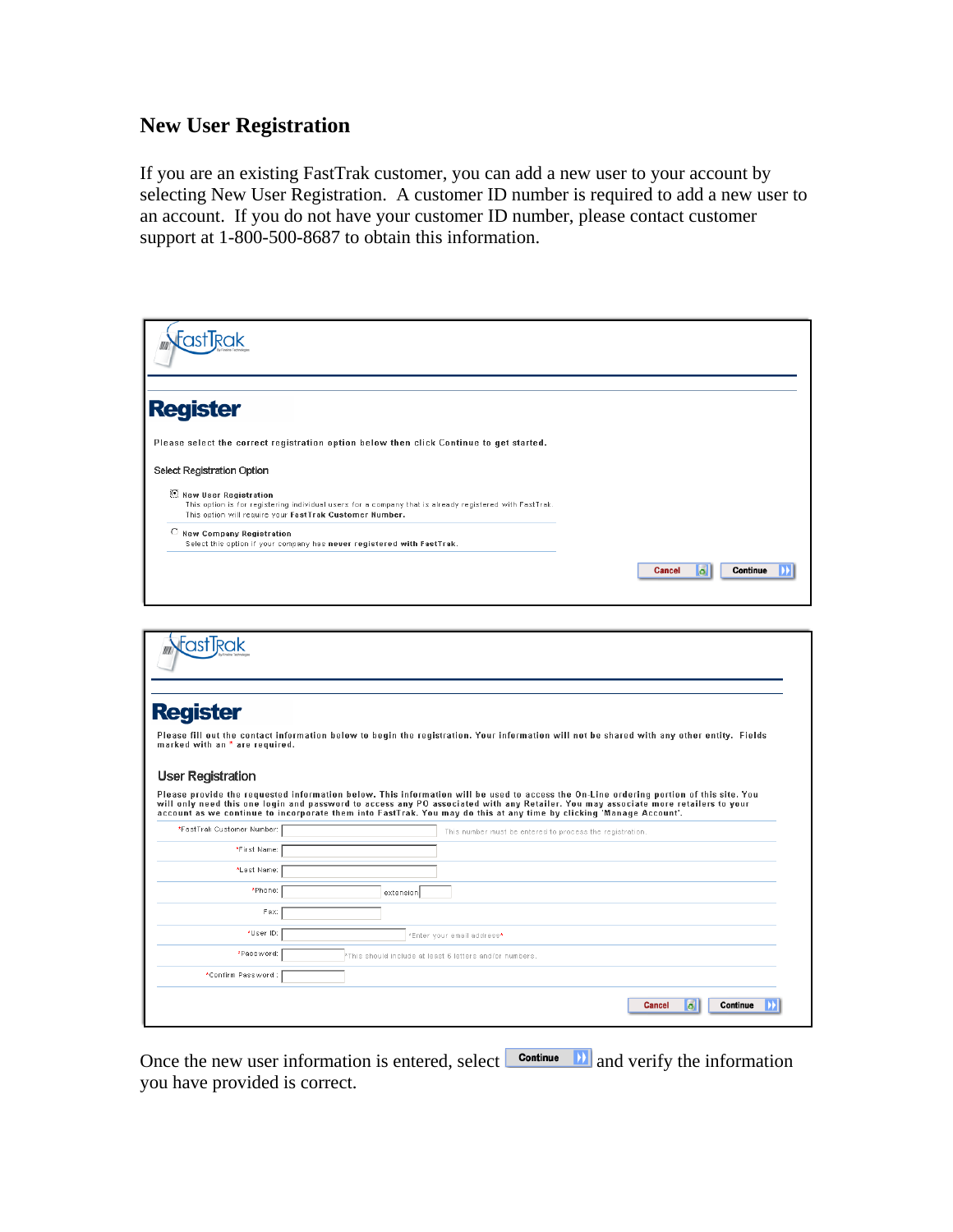| <b>Registration Summary</b>                                                                                                                                                                                                                                                                |                                                        |  |  |  |
|--------------------------------------------------------------------------------------------------------------------------------------------------------------------------------------------------------------------------------------------------------------------------------------------|--------------------------------------------------------|--|--|--|
| You are now ready to submit your registration!!! Please review the summary below. You may go back and change any of the information<br>below by pressing the "Previous Step" button. If you are satisifed with the information, press the "Submit" button to complete the<br>registration. |                                                        |  |  |  |
| <b>Personal Information</b>                                                                                                                                                                                                                                                                | Company Information                                    |  |  |  |
| First Name:<br>John                                                                                                                                                                                                                                                                        | Company Name:<br>FastTrak Master                       |  |  |  |
| Last Name:<br>Doe                                                                                                                                                                                                                                                                          | Country: United States<br>Address: 3145 Medlock Bridge |  |  |  |

Click the **Submit D** button to complete the registration process.

| <b>Register</b>                                                                                                                                                                                                                                                                                                                                                                                                                                                                                                                 |  |
|---------------------------------------------------------------------------------------------------------------------------------------------------------------------------------------------------------------------------------------------------------------------------------------------------------------------------------------------------------------------------------------------------------------------------------------------------------------------------------------------------------------------------------|--|
| <b>Thank You!!</b>                                                                                                                                                                                                                                                                                                                                                                                                                                                                                                              |  |
| You have sucessfully completed the registration process with FineLine Technologies With your online account, you will have the ability to submit, track, and view your<br>order history 24 hours a day 7 days a week.                                                                                                                                                                                                                                                                                                           |  |
| Contact us                                                                                                                                                                                                                                                                                                                                                                                                                                                                                                                      |  |
| FineLine Technologies has the fastest turnaround, providing superior service and innovative solutions for the retail supply chain. Please contact our Support Department at<br>1-800-500-8687 (US) and 852-2-2156-9788 (Asia) for further details.<br>If you need further assistance, please contact us and one of our representatives will help you right away!<br>For US, email to support@finelinetech.com or via phone at (800) 500-8687<br>For Asia, email to support@finelinetech.com.hk or via phone at 852-2-2156-9788. |  |
| Home                                                                                                                                                                                                                                                                                                                                                                                                                                                                                                                            |  |

Once the registration is complete, click the  $\Box$  button to access the FastTrak website and immediately order online.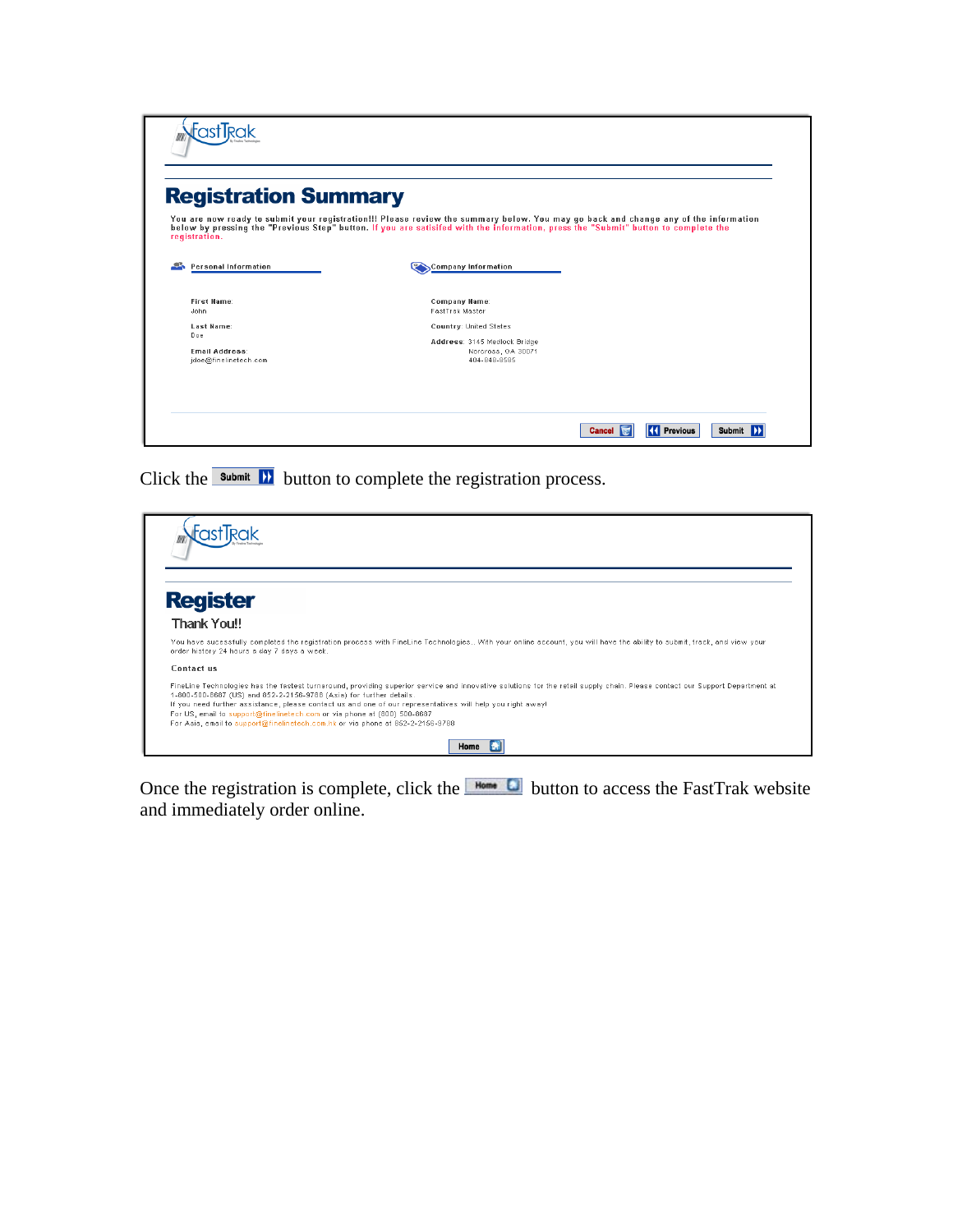## **New Company Registration**

To register a new company in FastTrak, please select new company registration.

| <b>Register</b>                                                                                                                                                                               |                      |          |
|-----------------------------------------------------------------------------------------------------------------------------------------------------------------------------------------------|----------------------|----------|
| Please select the correct registration option below then click Continue to get started.                                                                                                       |                      |          |
| Select Registration Option                                                                                                                                                                    |                      |          |
| C New User Registration<br>This option is for registering individual users for a company that is already registered with FastTrak.<br>This option will require your FastTrak Customer Number. |                      |          |
| New Company Registration<br>Select this option if your company has never registered with FastTrak.                                                                                            |                      |          |
|                                                                                                                                                                                               | <b>Cancel</b><br>152 | Continue |
|                                                                                                                                                                                               |                      |          |

Click  $\Box$  continue **D** to proceed with registration.

Enter your personal contact information including your email address and desired password.

| <b>Register</b>                |                                                                                                                                                                                                                                                                                                                                                                           |
|--------------------------------|---------------------------------------------------------------------------------------------------------------------------------------------------------------------------------------------------------------------------------------------------------------------------------------------------------------------------------------------------------------------------|
| marked with an * are required. | Please fill out the contact information below to begin the registration. Your information will not be shared with any other entity. Fields                                                                                                                                                                                                                                |
| User ID / Password             |                                                                                                                                                                                                                                                                                                                                                                           |
|                                | Please enter a User ID and Password you want to use to access the On-Line ordering portion of this site. You will only need this one<br>login and password to access any PO associated with any Retailer. You may associate more retailers to your account as we continue to<br>incorporate them into FastTrak. You may do this at any time by clicking 'manage account'. |
| *First Name:                   |                                                                                                                                                                                                                                                                                                                                                                           |
| *Last Name:                    |                                                                                                                                                                                                                                                                                                                                                                           |
| *Phone:                        | extension                                                                                                                                                                                                                                                                                                                                                                 |
| Fax:                           |                                                                                                                                                                                                                                                                                                                                                                           |
| *User ID:                      | *Enter your email address                                                                                                                                                                                                                                                                                                                                                 |
| *Password:                     | *This should include at least 6 letters and/or numbers.                                                                                                                                                                                                                                                                                                                   |
| *Confirm Password:             |                                                                                                                                                                                                                                                                                                                                                                           |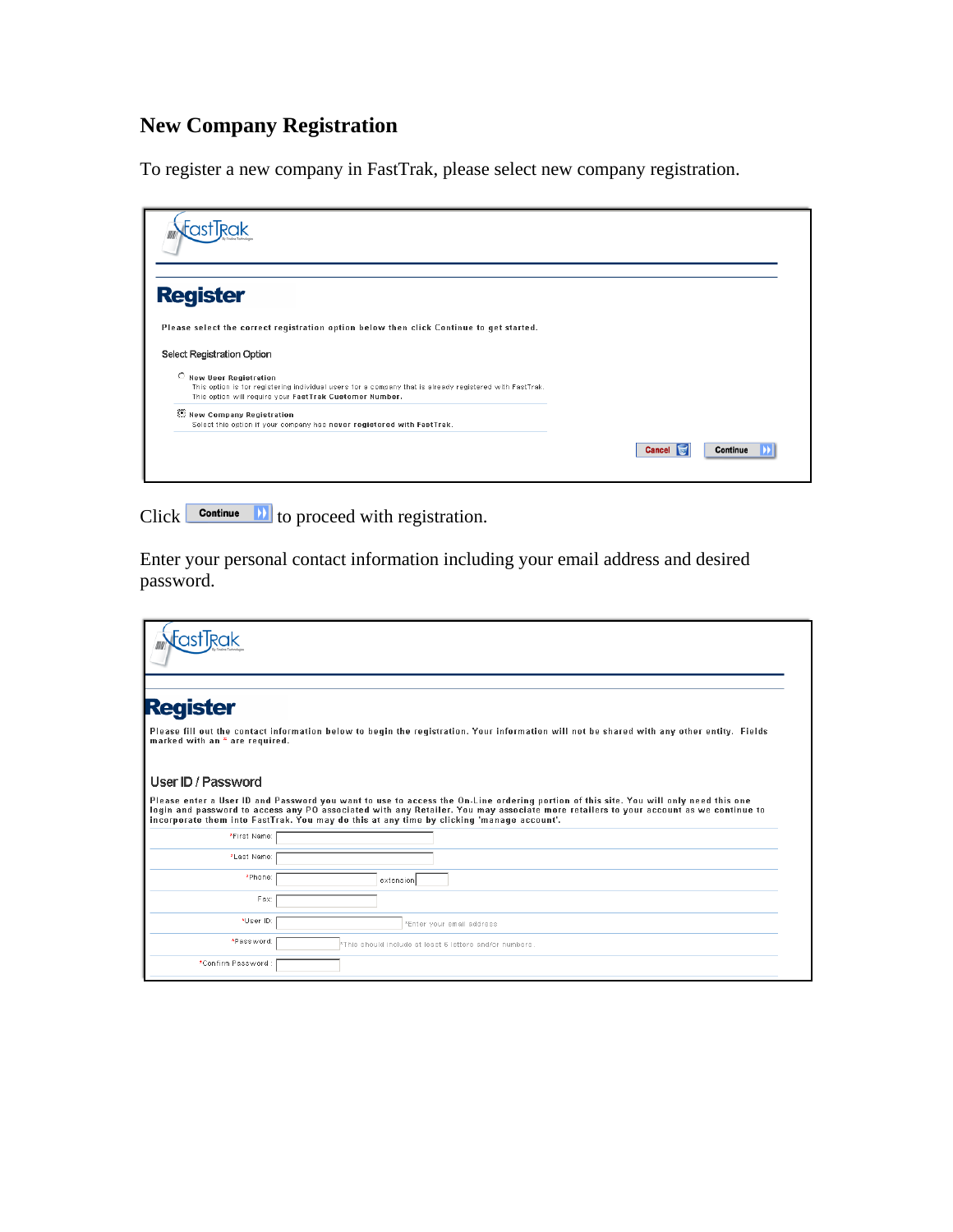Select the retailers for which you are ordering and enter vendor ID's as required. If you have more than one vendor ID, you may add multiple vendor ID's by entering a comma or space between each ID.

**\*Note: If you do not have your vendor ID, please contact customer service or your retailer to obtain this information. Vendor ID's can also be added under the 'Manage Account' feature in FastTrak after your registration is approved. Not all retailers require a vendor ID to place an order online.** 

| <b>Customer Information</b>                               |                                                                                                                                           |                                                                                                                                                                                                                                                                                                                                                                                                                                                                                                                                                          |  |
|-----------------------------------------------------------|-------------------------------------------------------------------------------------------------------------------------------------------|----------------------------------------------------------------------------------------------------------------------------------------------------------------------------------------------------------------------------------------------------------------------------------------------------------------------------------------------------------------------------------------------------------------------------------------------------------------------------------------------------------------------------------------------------------|--|
| Retailer/Vendor ID(s)                                     |                                                                                                                                           |                                                                                                                                                                                                                                                                                                                                                                                                                                                                                                                                                          |  |
| 800-500-8687. *Note: Not all retailers require Vendor Id. |                                                                                                                                           | Please select the retailers for which you are ordering. For each selected retailer, please enter one or more Vendor ID(s). If you have<br>more than one Vendor ID for a particular retailer, separate the Vendor IDs by a comma or space. Please note that the Vendor ID is<br>unique to each vendor. This number is used to identify your company with the purchase orders that are uploaded to our system. If you<br>are unsure of your Vendor ID for any associated retailer, please contact your buyer or contact our customer service department at |  |
| Retailer                                                  | Vendor ID                                                                                                                                 |                                                                                                                                                                                                                                                                                                                                                                                                                                                                                                                                                          |  |
| Aeropostale                                               |                                                                                                                                           |                                                                                                                                                                                                                                                                                                                                                                                                                                                                                                                                                          |  |
| Bass Pro                                                  |                                                                                                                                           |                                                                                                                                                                                                                                                                                                                                                                                                                                                                                                                                                          |  |
| BigM Inc.                                                 |                                                                                                                                           | *Enter your 6-Characters vendor id                                                                                                                                                                                                                                                                                                                                                                                                                                                                                                                       |  |
| <b>Bob's Stores</b>                                       |                                                                                                                                           |                                                                                                                                                                                                                                                                                                                                                                                                                                                                                                                                                          |  |
| BOLLMAN HAT                                               |                                                                                                                                           |                                                                                                                                                                                                                                                                                                                                                                                                                                                                                                                                                          |  |
| Charlotte Russe                                           |                                                                                                                                           |                                                                                                                                                                                                                                                                                                                                                                                                                                                                                                                                                          |  |
| Citi Trends                                               |                                                                                                                                           |                                                                                                                                                                                                                                                                                                                                                                                                                                                                                                                                                          |  |
| Cost Plus World Market                                    |                                                                                                                                           |                                                                                                                                                                                                                                                                                                                                                                                                                                                                                                                                                          |  |
| Crate & Barrel                                            |                                                                                                                                           |                                                                                                                                                                                                                                                                                                                                                                                                                                                                                                                                                          |  |
| Deb Shops                                                 |                                                                                                                                           |                                                                                                                                                                                                                                                                                                                                                                                                                                                                                                                                                          |  |
| dELiAs                                                    |                                                                                                                                           |                                                                                                                                                                                                                                                                                                                                                                                                                                                                                                                                                          |  |
|                                                           | *Please note: if you already have a FastTrak account, you may logon to FastTrak<br>and add additional retailers to your existing account. |                                                                                                                                                                                                                                                                                                                                                                                                                                                                                                                                                          |  |

Enter your company contact information.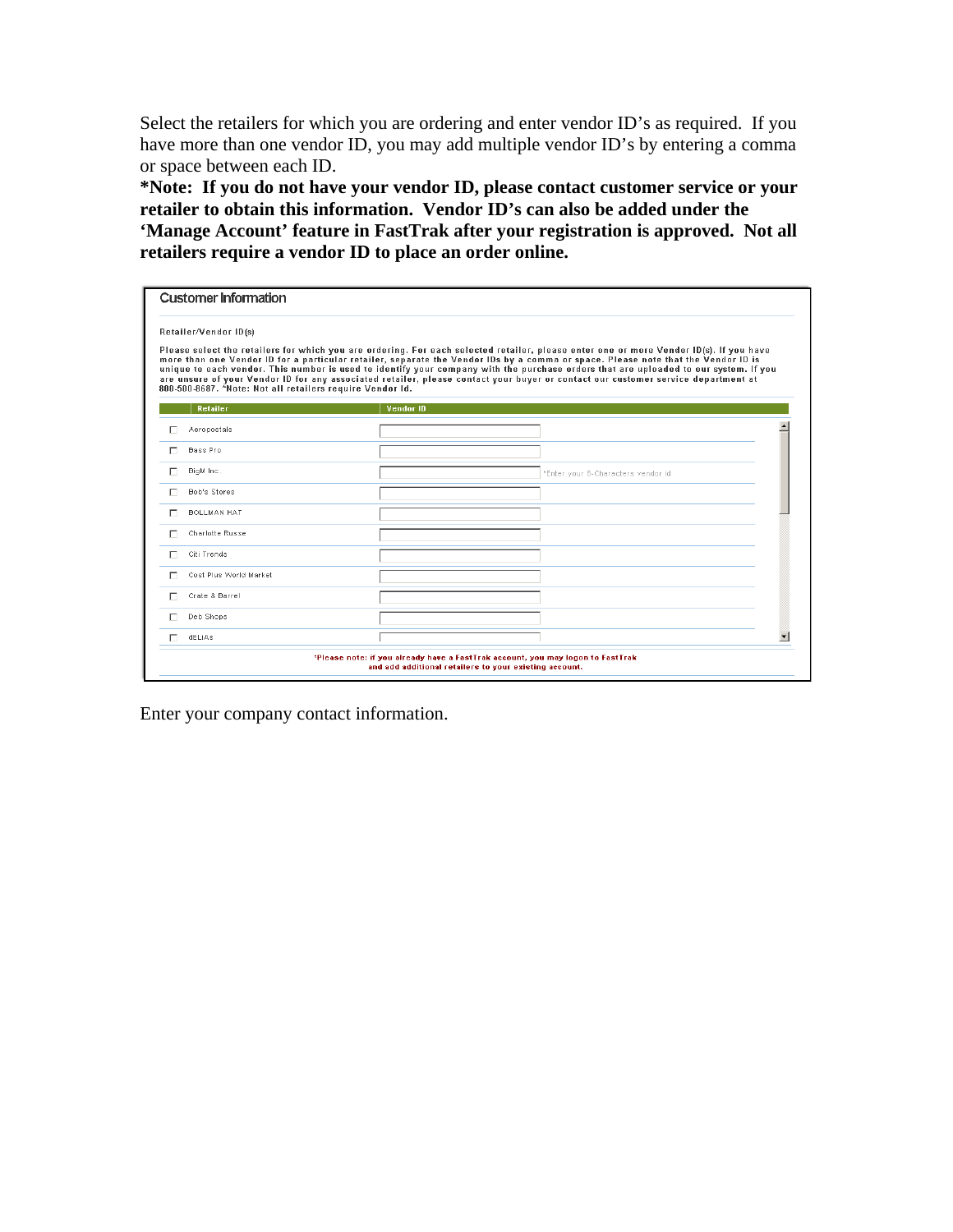| <b>Contact Information</b>                           |                              |  |  |  |
|------------------------------------------------------|------------------------------|--|--|--|
| Please enter all required contact information below. |                              |  |  |  |
| *Company Name:                                       |                              |  |  |  |
| *Country                                             |                              |  |  |  |
| *Address Line 1:                                     |                              |  |  |  |
| Address Line 2:                                      |                              |  |  |  |
| *City:                                               |                              |  |  |  |
| State:                                               | (required for United States) |  |  |  |
| *Zip Code:                                           |                              |  |  |  |
| *Contact Name:                                       |                              |  |  |  |
| *Contact Phone:                                      |                              |  |  |  |
| *Contact Fax:                                        |                              |  |  |  |
| *Contact Email:                                      |                              |  |  |  |

 $Click$  **Continue D** to proceed to the next page.

Select your desired method of payment.

| $\overline{\phantom{a}}$ |                                                                                                                                                                                                                                                                                                                                                                                                                                                                                                                                                                                                                                                                               |
|--------------------------|-------------------------------------------------------------------------------------------------------------------------------------------------------------------------------------------------------------------------------------------------------------------------------------------------------------------------------------------------------------------------------------------------------------------------------------------------------------------------------------------------------------------------------------------------------------------------------------------------------------------------------------------------------------------------------|
|                          |                                                                                                                                                                                                                                                                                                                                                                                                                                                                                                                                                                                                                                                                               |
|                          |                                                                                                                                                                                                                                                                                                                                                                                                                                                                                                                                                                                                                                                                               |
|                          |                                                                                                                                                                                                                                                                                                                                                                                                                                                                                                                                                                                                                                                                               |
| $\vert$                  | $\blacktriangledown$<br>Year<br>Month                                                                                                                                                                                                                                                                                                                                                                                                                                                                                                                                                                                                                                         |
|                          | O Wire Transfer *Payment must be made prior to shipping any orders. A proforma order will be emailed once you complete your order                                                                                                                                                                                                                                                                                                                                                                                                                                                                                                                                             |
|                          | C Payment Terms and Conditions *A credit application must be completed to set up terms. Please select one of the options below.<br>Payment terms & conditions customers will receive their invoices electronically via email, which reduces paper, printing and processing time. In addition to the reduction of<br>invoice processing time, the implementation of E-Invoicing will improve service levels by helping to alleviate lost and/or delayed invoices. E-Invoicing ensures that FineLine<br>Technologies and our customers make an invaluable contribution to achieving environmental sustainability. Reducing the number of paper invoices saves trees and reduces |
|                          |                                                                                                                                                                                                                                                                                                                                                                                                                                                                                                                                                                                                                                                                               |
|                          | O Fill out a credit application (CREDIT APPLICATIONS WILL NOT BE PROCESSED OR APPROVED UNTIL THE 1ST ORDER IS PLACED. WHEN THE 1ST ORDER IS                                                                                                                                                                                                                                                                                                                                                                                                                                                                                                                                   |
|                          |                                                                                                                                                                                                                                                                                                                                                                                                                                                                                                                                                                                                                                                                               |
|                          |                                                                                                                                                                                                                                                                                                                                                                                                                                                                                                                                                                                                                                                                               |
|                          |                                                                                                                                                                                                                                                                                                                                                                                                                                                                                                                                                                                                                                                                               |
|                          |                                                                                                                                                                                                                                                                                                                                                                                                                                                                                                                                                                                                                                                                               |
|                          |                                                                                                                                                                                                                                                                                                                                                                                                                                                                                                                                                                                                                                                                               |
|                          |                                                                                                                                                                                                                                                                                                                                                                                                                                                                                                                                                                                                                                                                               |
|                          | O Pre-Pay *Pre-Pay by check/Alipay is available. For Pre-Pay payment method, your order will not ship until payment is received. Alipay is for non-US customers only.                                                                                                                                                                                                                                                                                                                                                                                                                                                                                                         |
|                          | $\overline{\phantom{a}}$                                                                                                                                                                                                                                                                                                                                                                                                                                                                                                                                                                                                                                                      |
|                          | If you wish to opt out of E-Invoicing please click the opt out box here. Opt-out: $\square$<br>PLACED, PLEASE THEN ALLOW 4-5 DAYS FOR REVIEW AND APPROVAL.)<br>O Do not fill out a credit application (I am a current FineLine Net Terms customer)<br>O Do not fill out a credit application (Other)<br>CCOD *Only available for orders shipping within USA<br>C ACH Account Debit *For US customers only<br>PrePay-Type: Check                                                                                                                                                                                                                                               |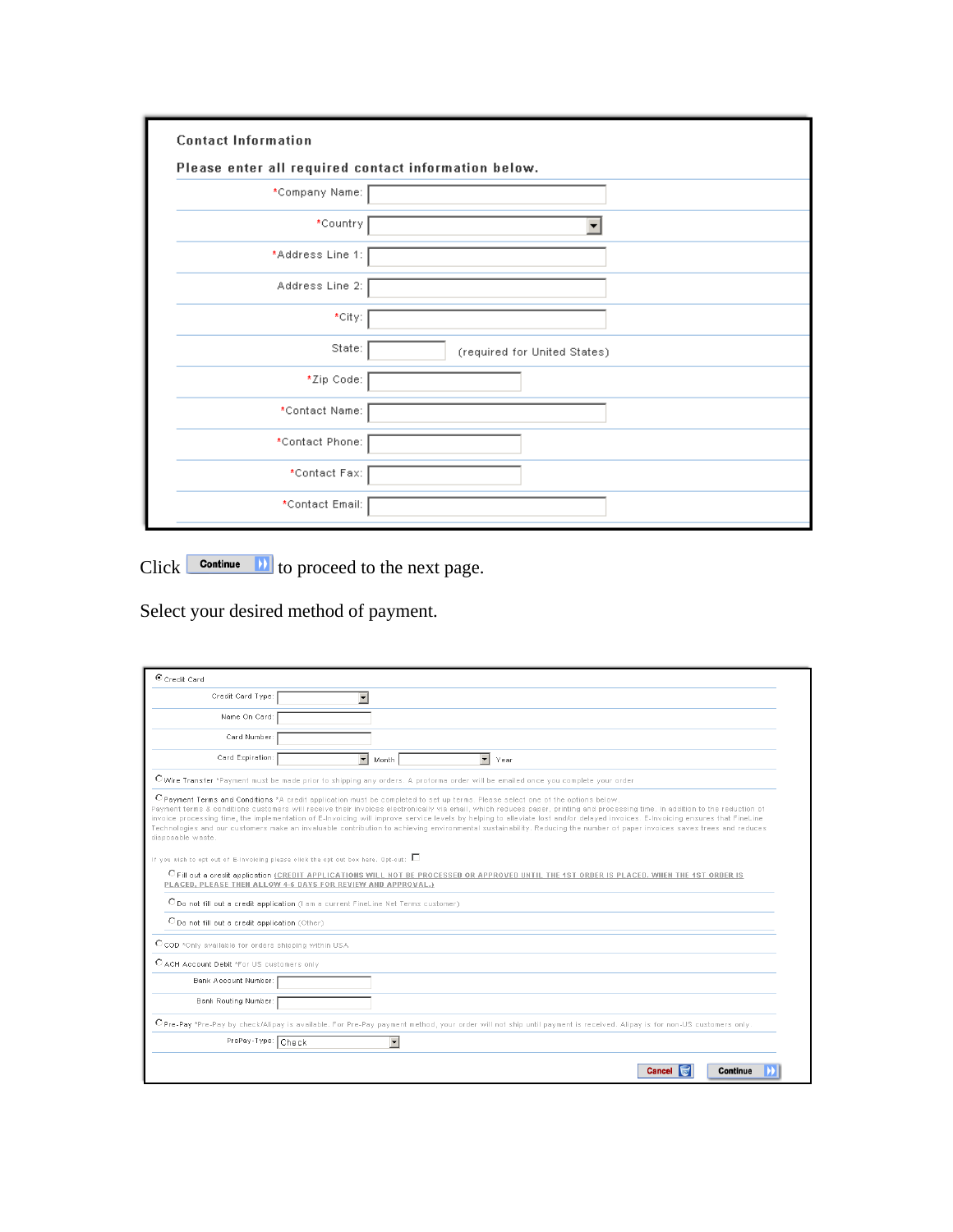If you have chosen Payment Terms and Conditions as your method of payment, an online credit application will be available on the following page.

| <b>Credit Application</b>                                                  |                                          |                                                                                                                                                                                                                               |                                 |
|----------------------------------------------------------------------------|------------------------------------------|-------------------------------------------------------------------------------------------------------------------------------------------------------------------------------------------------------------------------------|---------------------------------|
|                                                                            |                                          | Guarantee: In consideration of the credit advanced by FineLine Technologies, the undersigned does hereby jointly and severally, and unconditionally guarantee to FineLine Technologies the prompt payment of the entire oblig |                                 |
| <b>Company/Contact Information</b>                                         |                                          |                                                                                                                                                                                                                               |                                 |
|                                                                            |                                          | Please enter you company and contact information below. Fields marked with an * are required.                                                                                                                                 |                                 |
|                                                                            |                                          | *Company Name: Fineline Technologies                                                                                                                                                                                          |                                 |
|                                                                            |                                          | *Country Linited States                                                                                                                                                                                                       |                                 |
|                                                                            |                                          | *Address Line 1: 3145 Medlock Bridge Rd.                                                                                                                                                                                      |                                 |
|                                                                            | Address Line 2:                          |                                                                                                                                                                                                                               |                                 |
|                                                                            |                                          | *City: Norcross                                                                                                                                                                                                               |                                 |
|                                                                            | State: GA                                |                                                                                                                                                                                                                               |                                 |
|                                                                            | *Zip Code: 30071                         |                                                                                                                                                                                                                               |                                 |
|                                                                            | *Contact Name: John Doe                  |                                                                                                                                                                                                                               |                                 |
|                                                                            | *Contact Title: Operations               |                                                                                                                                                                                                                               |                                 |
|                                                                            | *Contact Phone: 678-969-0835             |                                                                                                                                                                                                                               |                                 |
|                                                                            | *Contact Fax: 678-969-9201               |                                                                                                                                                                                                                               |                                 |
|                                                                            |                                          | *Contact Email: support@finelinetech.com                                                                                                                                                                                      |                                 |
|                                                                            | "Type of Business: Retail                |                                                                                                                                                                                                                               |                                 |
|                                                                            | Name(s) of Owners/Principal(s): John Doe |                                                                                                                                                                                                                               |                                 |
|                                                                            |                                          |                                                                                                                                                                                                                               |                                 |
|                                                                            | Dunn & Bradstreet#: 12345678910          |                                                                                                                                                                                                                               |                                 |
|                                                                            | "Amount of Credit Requested: 500.00      |                                                                                                                                                                                                                               |                                 |
|                                                                            | *Monthly Volume Expected: 1000.00        |                                                                                                                                                                                                                               |                                 |
|                                                                            |                                          |                                                                                                                                                                                                                               |                                 |
| <b>Trade References</b><br><b>Trade Reference 1</b>                        |                                          | *Contact: John Doe *Contact Phone: 678-969-0835 *Contact Fax: 678-969-9201                                                                                                                                                    |                                 |
| "Company Name: Reference 1                                                 |                                          |                                                                                                                                                                                                                               |                                 |
|                                                                            |                                          |                                                                                                                                                                                                                               |                                 |
| <b>Trade Reference 2</b>                                                   |                                          |                                                                                                                                                                                                                               |                                 |
| *Company Name: Reference 2                                                 |                                          | *Contact: John Doe<br>*Contact Phone: 678-969-0835 *Contact Fax: 678-969-9201                                                                                                                                                 |                                 |
| <b>Bank Reference</b>                                                      | <b>*Bank Name: TestBank</b>              |                                                                                                                                                                                                                               |                                 |
|                                                                            | *Account Number: 123456789012            |                                                                                                                                                                                                                               |                                 |
|                                                                            |                                          | *Phone: 1-800-500-8687                                                                                                                                                                                                        |                                 |
|                                                                            |                                          | *Fax: 678-969-9201                                                                                                                                                                                                            |                                 |
|                                                                            |                                          | Fill in information below in regards to who FineLine should contact for billing. Fields marked with an * are required.                                                                                                        |                                 |
| *Contact Name: John Doe                                                    |                                          |                                                                                                                                                                                                                               |                                 |
| *Contact Title: Accounting                                                 |                                          |                                                                                                                                                                                                                               |                                 |
|                                                                            | *Phone: 678-969-0835                     |                                                                                                                                                                                                                               |                                 |
|                                                                            | "Fax: 678-969-9201                       |                                                                                                                                                                                                                               |                                 |
|                                                                            | "Email: support@finelinetech.com         |                                                                                                                                                                                                                               |                                 |
| *Credit Card Type: Visa                                                    |                                          |                                                                                                                                                                                                                               |                                 |
| *Credit Card Number: 4111111111111111                                      |                                          | Please use no spaces or dashes                                                                                                                                                                                                |                                 |
|                                                                            |                                          |                                                                                                                                                                                                                               |                                 |
| <b>Contact Information For Payment/Invoices</b><br>*Name On Card: John Doe |                                          |                                                                                                                                                                                                                               |                                 |
| *Card Expiration: 4                                                        |                                          | $-$ *Month 2016<br>- Year                                                                                                                                                                                                     |                                 |
| "Billing Zip Code: 30071                                                   |                                          | Cancel                                                                                                                                                                                                                        | 0 Previous<br>Continue <b>D</b> |

 $Click$  **Continue D** to proceed to the next page.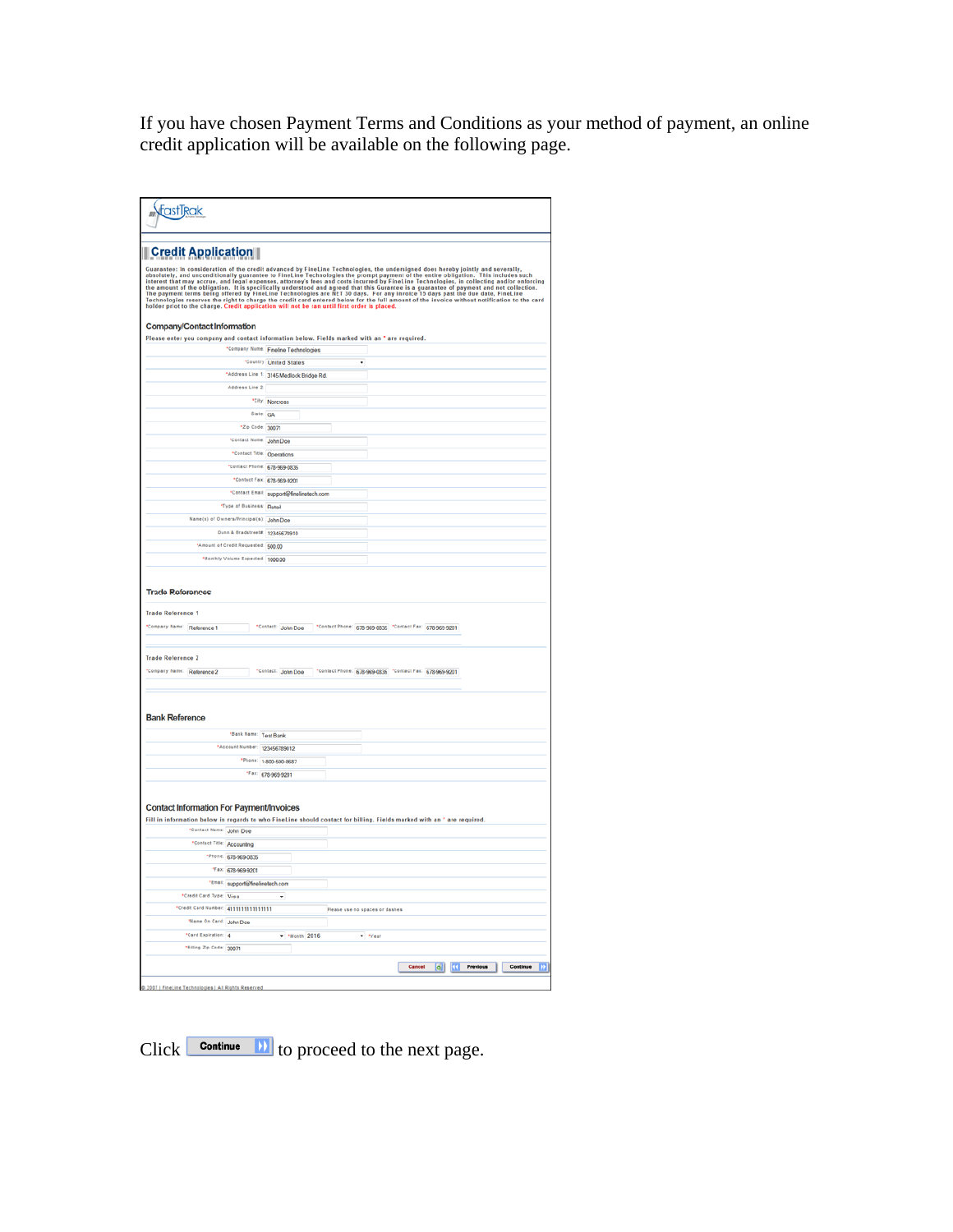Enter Bill To information as required.

| <b>astTrak</b>                                             |                                          |                          |                                                                                                                                          |
|------------------------------------------------------------|------------------------------------------|--------------------------|------------------------------------------------------------------------------------------------------------------------------------------|
| <b>Register</b>                                            |                                          |                          |                                                                                                                                          |
| Please provide your Bill To and Ship To information below. |                                          |                          |                                                                                                                                          |
| <b>Bill To Information</b>                                 |                                          |                          |                                                                                                                                          |
| marked with an * are required.                             |                                          |                          | Please enter all required Bill To information below. Once registered, you can add more Bill To addresses to your account profile. Fields |
| *Company Name: Example                                     |                                          |                          |                                                                                                                                          |
|                                                            | *Country United States                   | $\overline{\phantom{0}}$ |                                                                                                                                          |
|                                                            | *Address Line 1: 3145 Medlock Bridge Rd. |                          |                                                                                                                                          |
| Address Line 2:                                            |                                          |                          |                                                                                                                                          |
|                                                            | *City: Norcross                          |                          |                                                                                                                                          |
| State: GA                                                  |                                          |                          |                                                                                                                                          |
| Zip Code: 30071                                            |                                          |                          |                                                                                                                                          |
| *Accounts Payable Contact: Jane Doe                        |                                          |                          |                                                                                                                                          |
| *Contact Phone: 800-500-8687                               |                                          |                          |                                                                                                                                          |
|                                                            | Contact Fax: 800-500-8687                |                          |                                                                                                                                          |
|                                                            |                                          |                          |                                                                                                                                          |

Select the checkbox if the Ship to Information is the same as the Bill to Information. A new shipping address can be added with each order if necessary.

**\*Note: You can also add multiple shipping addresses to your account by selecting the 'Manage Account' feature upon registration approval and login.** 

| Ship To Information                   |                                                                                                                                     |
|---------------------------------------|-------------------------------------------------------------------------------------------------------------------------------------|
| Fields marked with an * are required. | Please enter all required Shipping information below. Once registered, you can add more Shipping addresses to your account profile. |
| *Company Name: Example                |                                                                                                                                     |
|                                       | *Country United States                                                                                                              |
|                                       | *Address Line 1: 3145 Medlock Bridge Rd.                                                                                            |
| Address Line 2:                       |                                                                                                                                     |
|                                       | *City: Norcross                                                                                                                     |
| State: $\overline{\mathsf{GA}}$       |                                                                                                                                     |
| Zip Code: $\boxed{30071}$             |                                                                                                                                     |
| *Contact Name: Jane Doe               |                                                                                                                                     |
| *Contact Phone: 800-500-8687          |                                                                                                                                     |
|                                       | Contact Fax: 800-500-8687                                                                                                           |
|                                       | Contact Email: panedoe@finelinetech.com                                                                                             |
|                                       | <b>K</b> Previous<br>Continue<br><b>Cancel</b><br><b>ISS</b>                                                                        |

Please click on  $\Box$  **Continue**  $\Box$  to review registration.